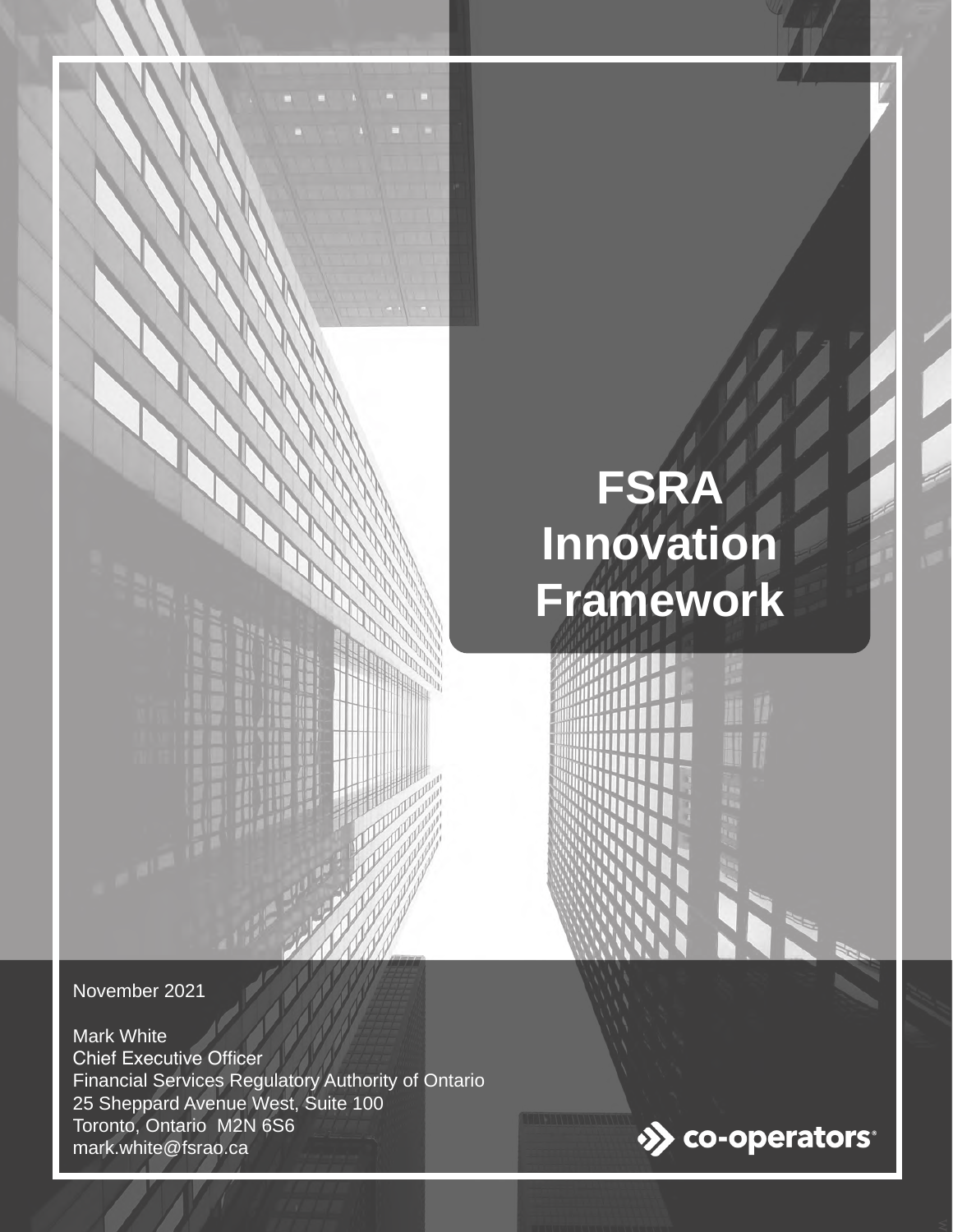

## **Introduction**

The Co-operators Group Limited ("The Co-operators") is a leading Canadian, diversified, integrated, multi-line insurance and financial services organization. As a co-operative, our 46 members include co-operatives and credit union centrals representing a combined membership of millions of Canadians.

Our footprint in Ontario is strong: we insure approximately 704,000 private passenger vehicles, 363,200 homes, 10,200 farms and 45,000 businesses, and employ over 3,700 staff. The insurance and financial products and services provided by The Co-operators are delivered primarily through our independently contracted but exclusive financial advisor channel. We have independent distribution contracts with 250 financial advisors in the province who operate agencies in 310 locations. In turn, these independent financial advisors hire their own office staff and employ or independently contract with over 1,028 associate insurance and financial advisors.

We are proud to provide insurance and financial services to more than two million Canadians. We are even prouder that we provide financial security to Canadians in their communities while staying true to our co-operative values.

We appreciate the opportunity to provide feedback on FSRA's Innovation Framework.



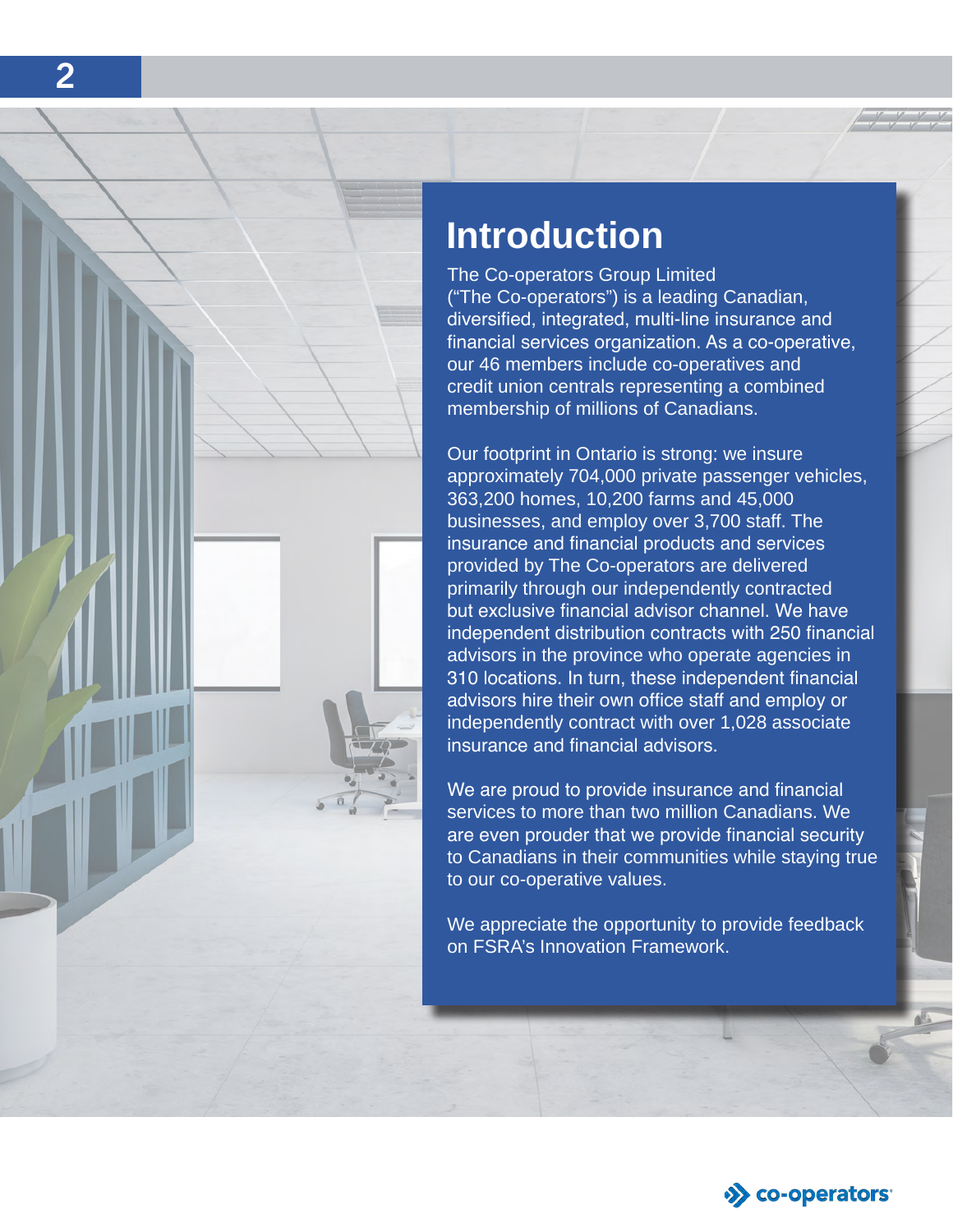# **The Innovation Office**

We commend FSRA for its focus on responsible innovation and look forward to working with the Innovation Office, and FSRA as a whole, on the development and introduction of new or improved products, services and business models.

Having reviewed the Innovation Office's vision, mission and guiding principles, we believe you have positioned yourself well to be the central driver and co-ordinator of innovation work within FSRA. This directional overview helps to frame our anticipated interactions with the Innovation Office and set the standard for how the regulator and regulated entities, including insurers, can develop and action client-focused innovation.

At The Co-operators, we are guided by six overarching principles in our approach to achieving the ideal insurance product and system for our clients, and all drivers:

| <b>Innovation</b>    | Insurers need regulatory latitude to adapt to the changing<br>environment and develop new products that meet the evolving needs<br>of consumers.                                             |
|----------------------|----------------------------------------------------------------------------------------------------------------------------------------------------------------------------------------------|
| <b>Agility</b>       | Ability to meet consumers' service expectations in the manner they prefer<br>to conduct business.                                                                                            |
| <b>Simplicity</b>    | Insurance consumers have a right to understand the product they are<br>purchasing and the benefits to which they are entitled if they are injured.                                           |
| <b>Availability</b>  | Insurance consumers have the right to expect reasonable access to a<br>variety of providers who can meet their coverage needs.                                                               |
| <b>Affordability</b> | Insurance must be affordable for a compulsory insurance system to work.                                                                                                                      |
| <b>Security</b>      | At its most basic level, insurance provides peace of mind. To provide<br>peace of mind, insurance must provide adequate coverage and have an<br>appropriate measure of financial protection. |

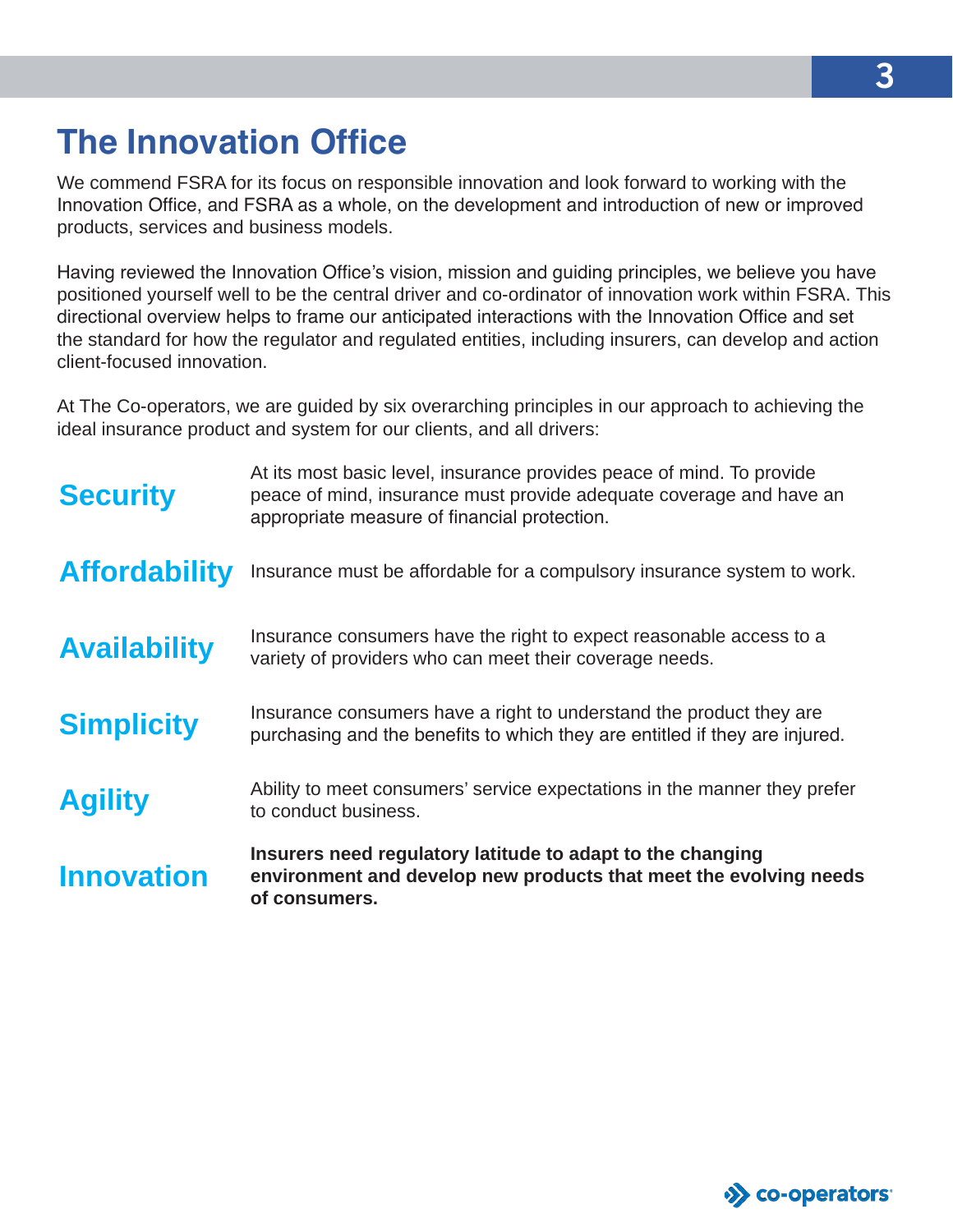We view innovation as the opportunity for insurers to develop and use new technologies, business models, and other client-centric solutions, justified by the information, science and data available to us, without process roadblocks and regulatory challenges. Given the changing environment and evolving needs of our clients, our ability to respond and create quickly, without undue restrictions and delays, is key to successful innovation.

A continued transition to **principles-based regulation** will support increased innovation, providing a more flexible and less prescriptive operating environment. We urge the Innovation Office to advocate that this transition remain a stated priority within FSRA's annual business plan.

As part of your role to facilitate innovation, we strongly recommend the Innovation Office work **collaboratively** with regulated entities, providing feedback and advice on opportunities and approaches insurers can undertake as part of the innovation process that would be considered acceptable and compliant. This includes keeping an open mindset with respect to innovative proposals and supporting innovation beyond the role of the final decision maker on innovation proposals.

Most importantly, we hope the Innovation Office will demonstrate **leadership in challenging long-held processes and removing restrictive rules that inhibit innovation**, ultimately promoting responsible experimentation and innovation. It is imperative the focus be on meaningful, client-centered innovation, rather than incremental small changes that reinforce existing rules and processes.



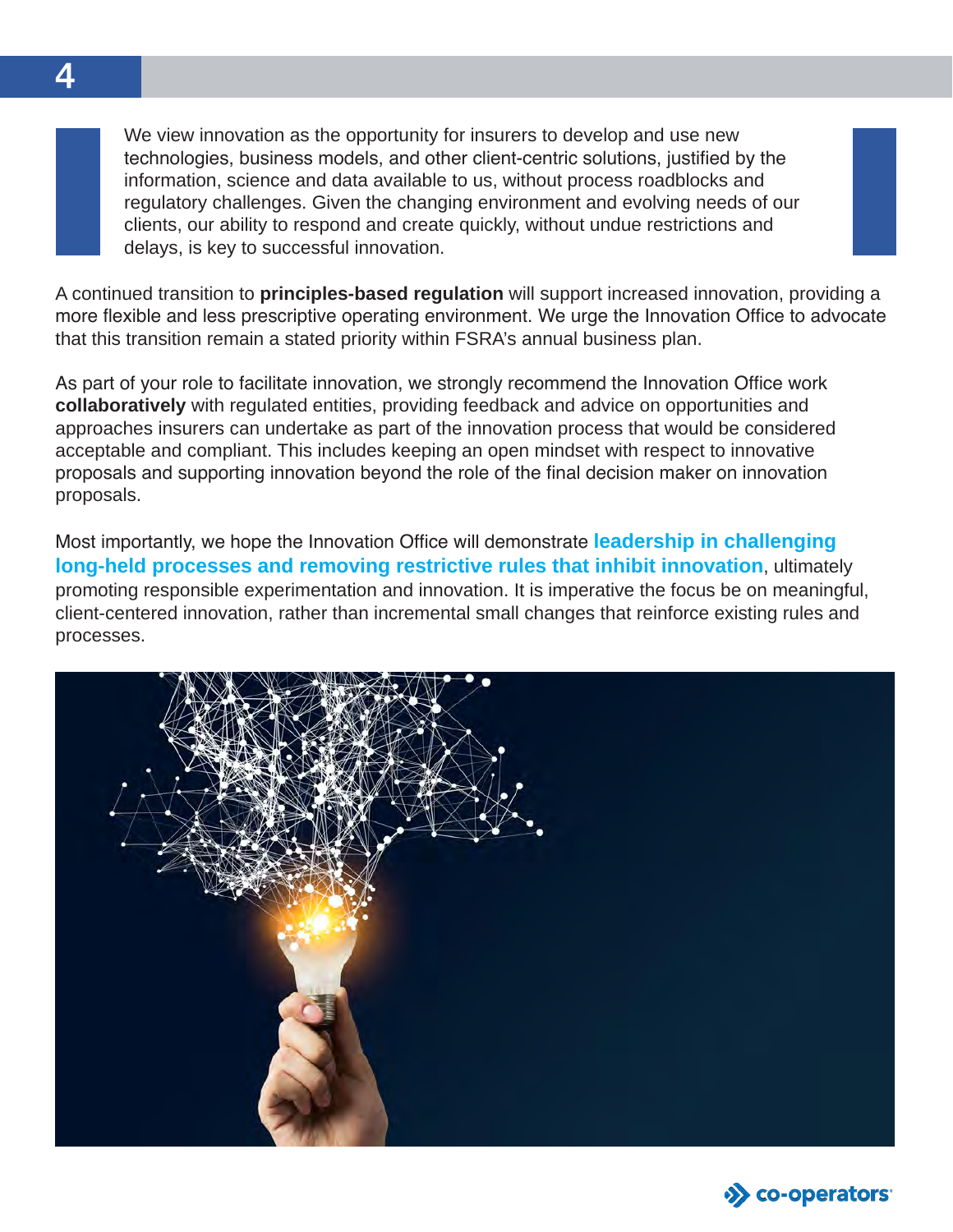# **The innovation process**

We believe the high-level innovation process outlined within the Innovation Framework captures the appropriate steps and allows for a meaningful appraisal of an innovation opportunity. Our feedback on specific aspects of the innovation process is detailed below.

### **Intake**

We recognize FSRA's intent to standardize the intake of innovation opportunities. In reviewing the proposed questionnaire, we believe it covers the key information that would be central to a proposal. That said, before an organization goes through the full process of investing time and resources into a thorough business case and completing the questionnaire, we recommend the Innovation Office provide a more informal opportunity for innovators to share their ideas and receive feedback from FSRA. This will assist in determining whether an idea has the merits to gain the necessary approvals prior to undertaking the work required of a major proposal, as well as the opportunity to incorporate FSRA's feedback and proactively address any queries and/or data requests as part of a full proposal.

To facilitate a successful intake process, we further recommend the Innovation Office share the full set of established criteria that will be used in your decisionmaking process to ensure innovation proposals are substantive and aligned with the goals of responsible innovation. Moreover, if proposals are deemed by the Innovation Office to be medium or low confidence level and not immediately approved, we are hopeful FSRA will continue to promote innovation by working with the organization, providing feedback and assistance to support the progress of the innovative idea.

## **Approval and implementation**

While the Innovation Framework outlines detailed information about the intake process and risk assessment, we note there is limited information on the approval and implementation process if an innovative idea is not sent for testing.

For innovative proposals, both within and outside of the test of learn environments, we are interested to know how the Innovation Office plans to handle similar proposals by different insurers, and whether multiple insurers will be approved to trial or implement the same or very similar innovative ideas.

Similarly, if an innovative proposal is approved outside of a test and learn environment, will the organization that originally developed the proposal maintain a competitive advantage for a set period of time prior to others being able to implement a similar idea?

As part of the Framework, the inclusion of additional details on approvals and implementation outside of test and learn environments will help to inform organizations' approaches to innovative proposals.





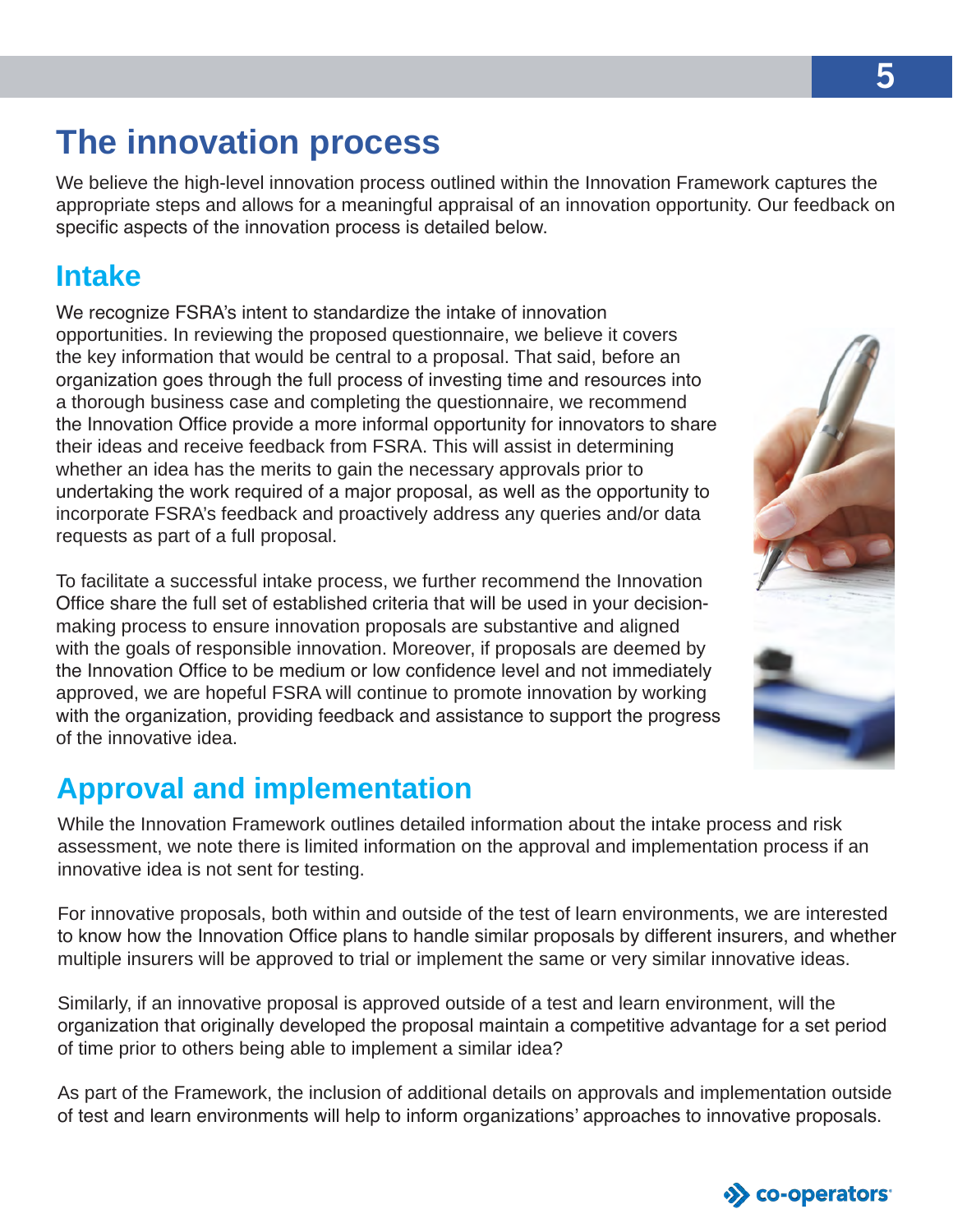#### **Innovation opportunities**

With the introduction of the Innovation Framework, we look forward to action and progress on some of the most critical innovation opportunities that we have advocated in support of for many years.

#### **Use of credit score and credit information**

We support a risk-based approach to rating where rates charged are proportionate to risk. We believe this supports fairness, innovation and road safety. Credit score is an indicator that is predictive of risk, and its use in other jurisdictions improves insurers' segmentation, allowing insurers to allocate costs more fairly through premiums that are commensurate with risk and therefore reduce rate subsidization.

Regulations including the *Unfair or Deceptive Acts or Practices Regulation*  (UDAP) and the *Automobile Insurance Regulation* (Regulation 664) have directly restricted our innovation potential by prohibiting the use of credit score, credit history, credit rating and other financial and rating variables. While the government included a commitment in the 2019 budget to allow drivers the choice to lower their premiums by allowing insurers to consider their credit history, there has been no action to date on this innovative proposal, and FSRA's draft UDAP rule is set to actually strengthen the prohibition to apply to all stages of the auto insurance process and made it a UDAP to ask a person to provide consent for credit information aside from situations of establishing a monthly payment plan.

We recommend the Ministry of Finance and FSRA implement the budget commitment allowing the use of credit history as possible to allow for greater consumer choice, and that the proposed changes related to credit information in the draft UDAP rule be removed to allow a prompt transition once credit information is approved for use.

We further support FSRA's previously shared idea to transform Regulation 664 into a FSRA rule, which will allow for greater innovation, allowing insurers to develop new client-focused changes and bring them to the market quickly, benefiting consumers.

#### **Territory segmentation reform**

In line with our risk-based approach to rating, we strongly support territory segmentation reform. As set out in Bulletin A-01/05, the restrictions on the number of territories insurers may use, combined with contiguity requirements, restrict innovation, competition and client choice. FSRA has the unilateral ability to rescind this bulletin, and we believe this should be prioritized and completed as soon as possible to allow insurers flexibility to undertake a risk-based approach to rating.



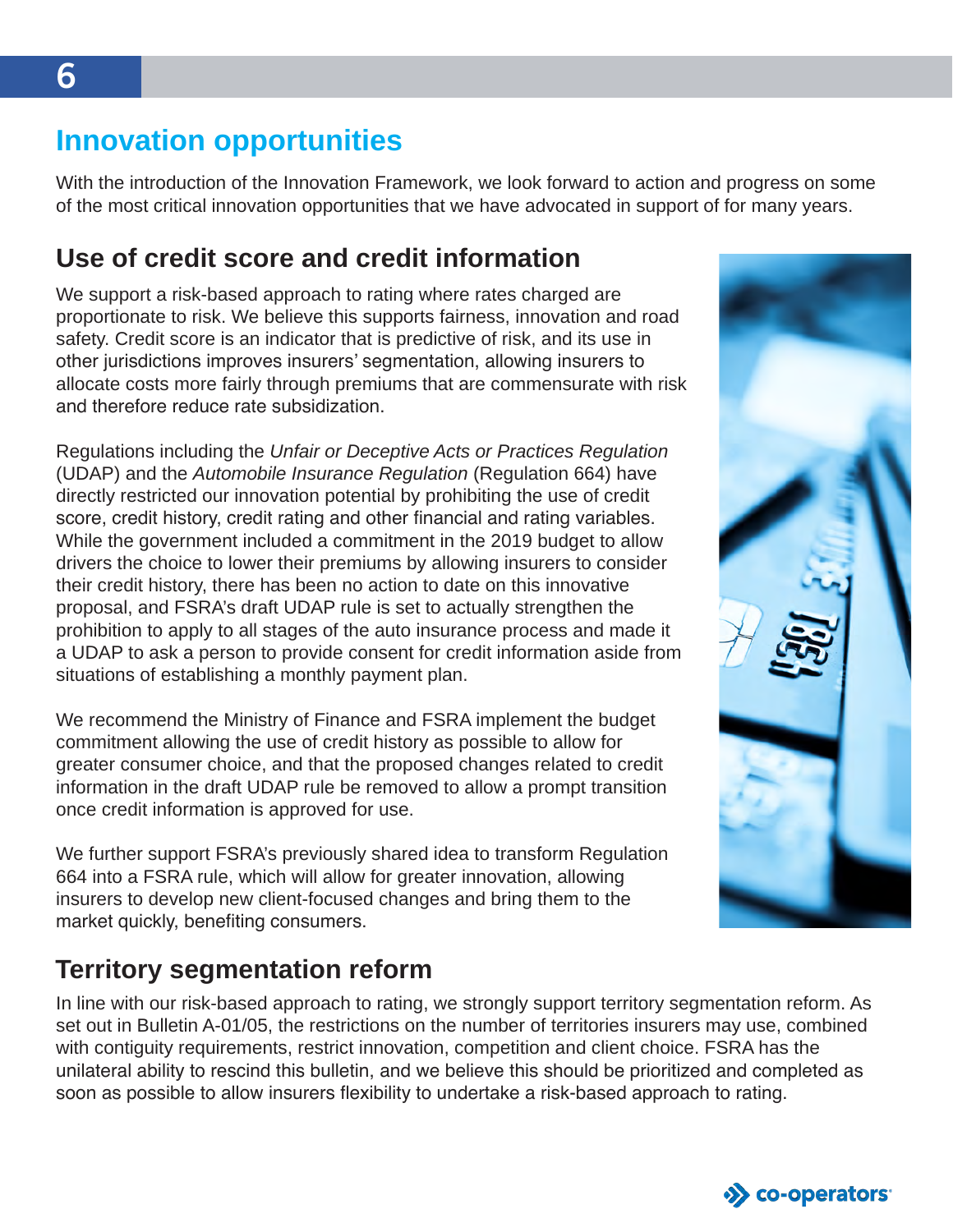#### **HCAI strategy**

We have been pleased to contribute to the modernization of the Health Claims for Auto Insurance (HCAI) strategy.

Addressing data quality issues through the new HCAI strategy is necessary and presents an opportunity for innovation, introducing the measurement and reporting of health outcome measures to the Statutory Accident Benefits Schedule (SABS) med/rehab system. Notably, there is currently no usable system-wide data on the incidence and criteria for catastrophic impairment determinations. This is a major gap in Ontario insurance data.

We believe if implemented, the HCAI strategy presented to FSRA by the insurance industry working group will help to achieve better and more timely health outcomes for injured individuals, improve accuracy in claims adjusting, reduce disputes and associated legal costs, and enhance the ability to identify performance issues and fraud within the med/rehab services and supplies field.

We were pleased to see the inclusion of the improvement of the HCAI system as a key deliverable in FSRA's proposed 2022-2023 priorities and look forward to continued work on this innovative strategy that will contribute to the improved care and rehabilitation of injured clients. While its implementation may not require any action through the formal innovation process, it certainly presents an opportunity for FSRA to support ongoing client-focused innovation work.

#### **Product reform**

**The most impactful innovation opportunity for drivers across the province is auto product reform**. A product centered around the client that allows additional choices in terms of coverage and benefits, with a focus on quick and efficient access to care, removing costly litigation and addressing fraud, will better protect drivers, reduce system costs and be more sustainable and viable over the long term.

Meaningful product reform will also serve as an **incubator for innovation**. Insurers will compete to differentiate their products in the market, expanding the insurance options available to drivers. Insurers will also have more direct control over their claims spend and will look to innovative technology and process efficiencies to compete on price and service.

We remain committed to working with both FSRA and the government to achieve reform that will provide affordability, security and choice for drivers.



**7**

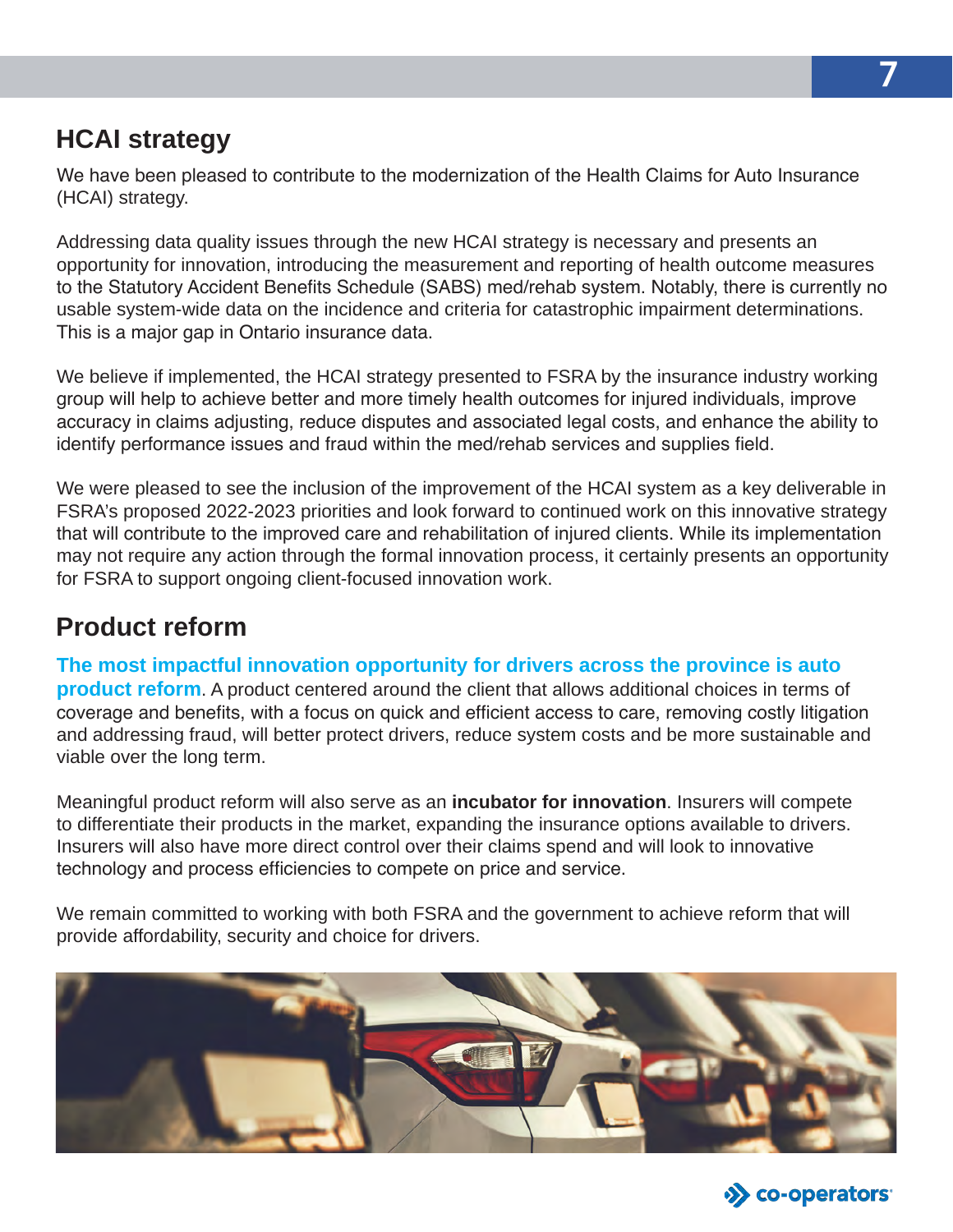## **Test and learn environments**

We strongly support the introduction of test and learn environments (TLEs) to pilot innovative initiatives that bring new consumer-focused products and services to the market more quickly. With Regulation 704/21 set to come into effect in January 2022, we look forward to the opportunity to pilot innovation opportunities within the defined exemptions but continue to urge **greater authority for FSRA** through further exemptions—both to the *Insurance Act* and its regulations and to other pertinent legislation and regulations, such as those that affect our ability to address fraud. This enhanced scope of regulator authority would be similar to the approach taken in other jurisdictions including New Brunswick.

While we're encouraged by the innovation potential established through TLEs, we do anticipate a number of potential roadblocks to participation, the largest being the **uncertainty around the potential for permanent change** at the end of a pilot project

As part of the framework for TLEs, we recommend the Innovation Office outline how the success of a pilot will be measured, the criteria or benchmarks success will be measured against, and over what period of time success will be measured. If a pilot is deemed to be successful, we are particularly interested to know how that success will translate into permanent long-term changes.

While some of these resulting permanent changes may be within FSRA's purview, we anticipate many will require regulatory changes at the discretion of the government, or even legislative changes that will require the support of the legislature. Given the resources and time that will need to be invested in these pilots, this uncertainty around the potential for permanent change serves as an almost inevitable roadblock. Moreover, the timeline associated with regulatory and/or legislative changes, even if eventually introduced, could force a pilot to go dormant after its exemption period ends, which will be a challenge to the pace of innovation.

**Ultimately, the potential for an innovative idea to be implemented in the general marketplace and the speed at which it is made available to consumers will be integral to the use and success of TLEs.**



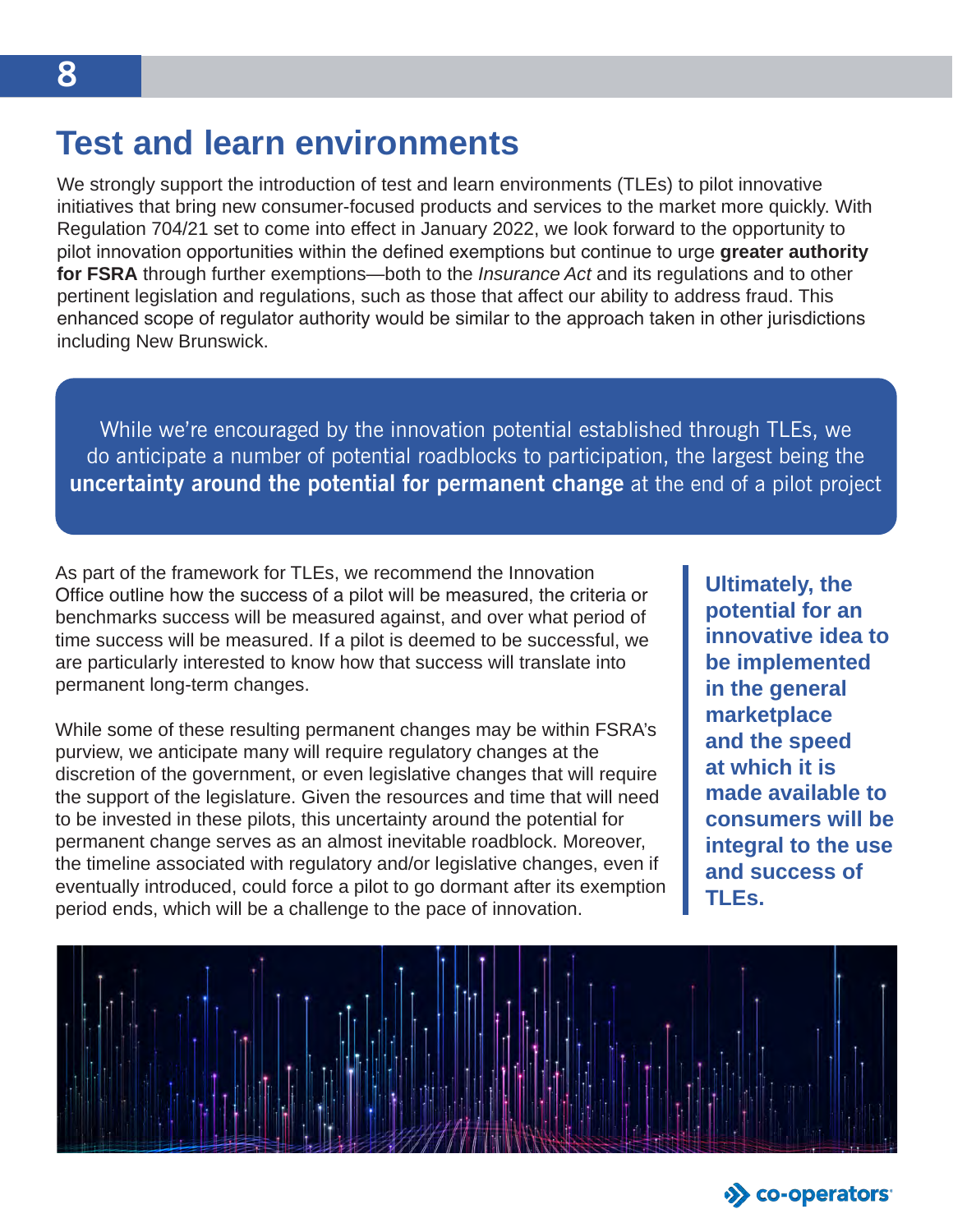

In addition to the opportunity for a lasting benefit to consumers and a nimble and speedy approach to market, the overall timeline of a project within a TLE could pose a challenge. Given the exemptions are time limited, an innovator must consider the time necessary to set up a pilot, the time required to demonstrate success, and the time that could be spent waiting on approval for permanent changes. For those pilots where it is deemed changes will not proceed or where the wait for approval extends beyond the exemption period, the risks associated with unwinding the innovation, including the transition, cost and impact to clients, also present a significant concern and roadblock.

In our initial review of the exemption order during the government's regulatory consultation, we had questions around the transparency of pilots taking place within a TLE and are pleased to see this is being considered by the Innovation Office. We encourage a balance between protecting competitive advantage and ensuring benefit to consumers. We also recognize the consideration of a fee structure, and based on the high-level information provided, believe it incorporates the principle of fairness.

One important outstanding question with respect to a pricing-related innovation being trialed within a TLE is whether it would require a subsequent full filing in addition to proof of concept, which would add additional processing time to the pilot, or whether it could go through a normal filing process once success has been demonstrated.

As the Innovation Office proceeds with the development of TLEs and the Innovation Framework as a whole, we continue to advocate for a collaborative, responsive engagement process that facilitates a high degree of innovation benefiting consumers across the province.